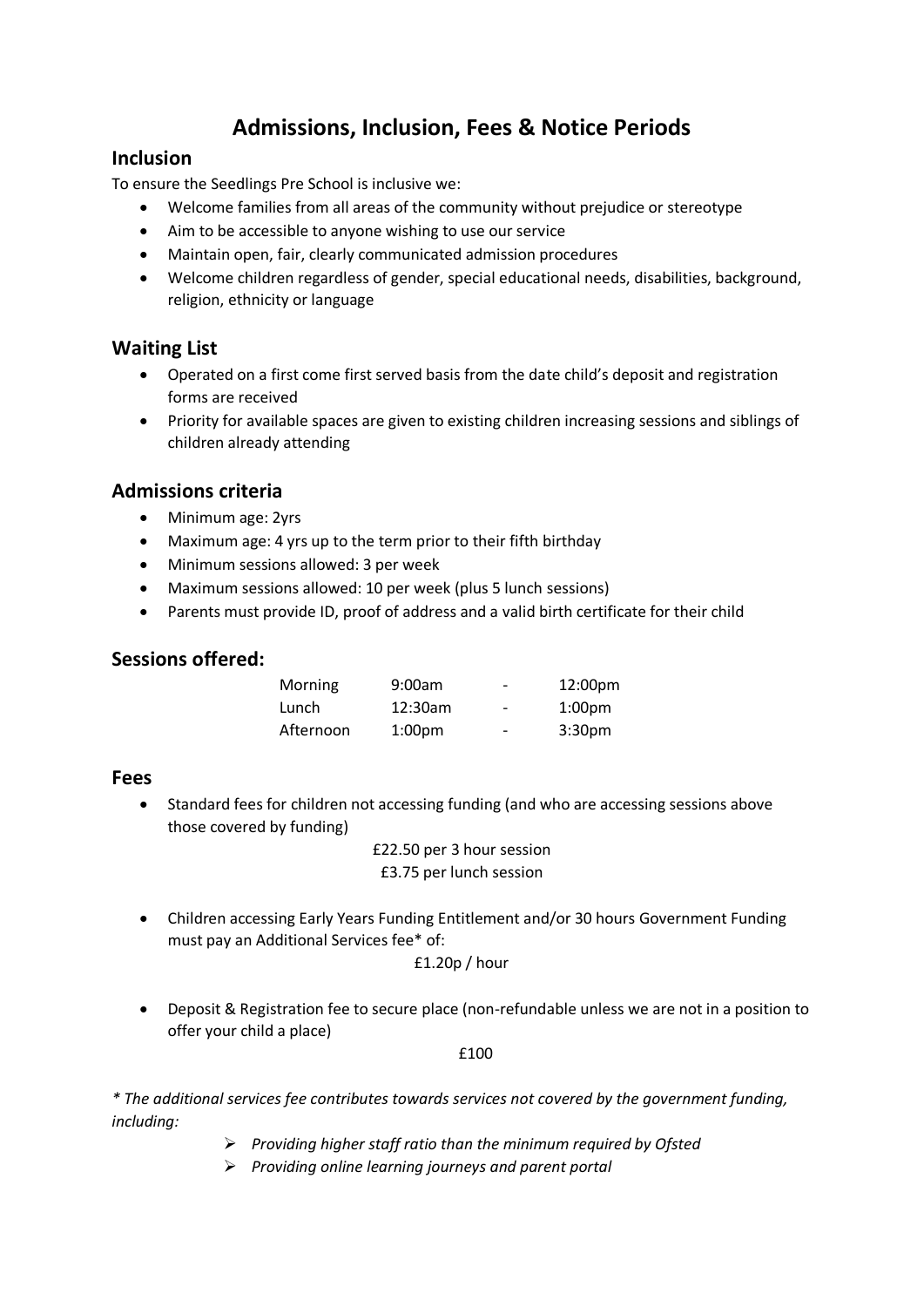- ➢ *Online invoicing*
- ➢ *Craft and other additional activities offered on special occasions such as Valentines, Christmas etc.*
- ➢ *Provision of sun cream*
- ➢ *Additional events such as end of year party, Christmas party*

*Children accessing FEET Funding are not required to pay deposit or the Additional Services fee*

#### **Payment of Fees**

- Fees are invoiced half termly
- Fees to be paid up front in full or in two parts split across the half term (payment dates specified on invoice)
- Paid by bank transfer to:
- o Seedlings Pre School Woking Ltd
- $0.60 83 71$
- o 58628354
- Childcare Vouchers and the Tax Free Child Care scheme are accepted

#### **Late Payment**

• Late payment fee of £10 per week will be charged if fees are more than 5 days overdue

#### **Notice Period**

- 6 working weeks (school holidays will not be included)
- Parents who accept a place at an alternative provider prior to the end of their notice period are not entitled to have their notice period waived
- Moving area will not entitle parents to have their notice period waived
- In the cases of serious safeguarding concerns/events (such as those which involve social services) or serious medical situations involving either the child, a sibling or a primary care giver may be entitled to have the notice period waived on a case by case basis. This will only happen in extreme cases
- Parents paying for sessions through Government Funding who choose to allocate the funding to a new setting prior to the end of the notice period will become liable to pay our full standard rate fees for the remaining notice period

# **15 Hour Funding**

The pre school will organise the administration of the 15 hour funding for each child at the start of the term they become eligible

# **30 Hour Funding**

- Parents are responsible for notifying the pre school should they wish to use the 30 hour funding
- Parents check they are eligible for the funding prior to requesting us to apply for their child's funding
- Parents must check regularly that they have not fallen out of eligibility
- Parents who fall out of eligibility will become liable to pay their fees in full at our standard fees rate, usual notice period will apply